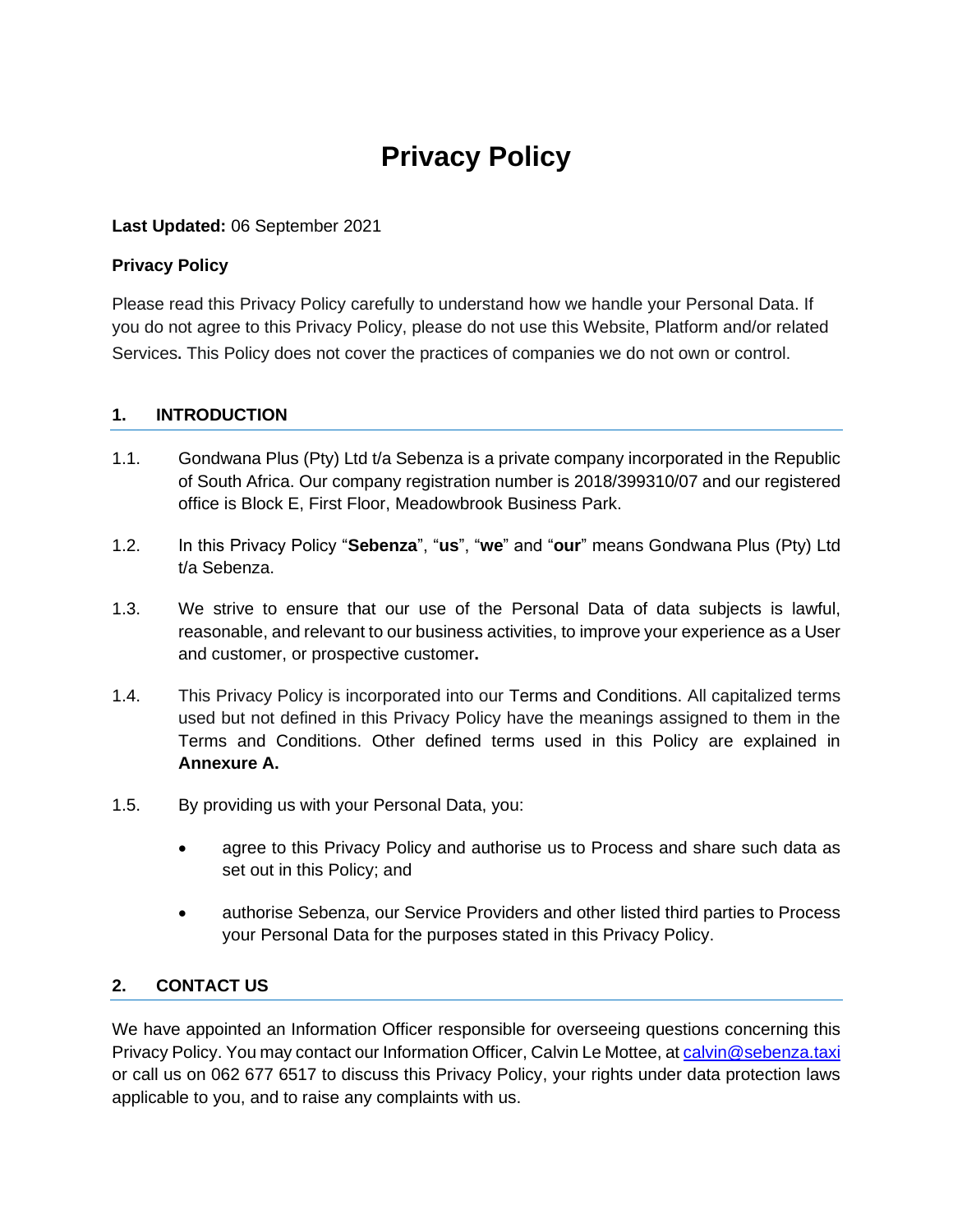### <span id="page-1-0"></span>**3. OUR SERVICES**

- 3.1. We own and operate the [next.sebenza.taxi](http://next.sebenza.taxi/) website and WIFI facilities ("**Platform**") which, among others:
	- provides commuters with a WIFI connection and limited access to the internet;
	- provides commuters with access to information, products and services;
	- allows Advertisers to advertise and market products and services to Users as well as generate customer leads;
	- facilitates engagements, surveys, questionnaires, market research and general feedback between Advertisers and Users.

(Collectively the "**Services**")

# **4. WHO DOES THIS PRIVACY POLICY COVER?**

- 4.1. This Privacy Policy explains how we protect and use your Personal Data.
- 4.2. This Policy applies to all external parties with whom we interact, including but not limited to:
	- Users of the Services through the Platform;
	- Advertisers; and
	- our suppliers, and contractors.
- 4.3. This Privacy Policy must be read together with our Terms and Conditions, and any other documents, agreements or privacy notices that describe how we collect or use Personal Data about you using the Platform.

#### **5. WHAT PERSONAL DATA DO WE COLLECT AND HOW WE COLLECT IT**

- We will collect, acquire, receive, record, organise, collate, store, update, change, retrieve, read, process, analyse, use and share your Personal Data in the manner described in this Privacy Policy. When we perform one or more of these actions, we are "**Processing**" your Personal Data.
- We obtain Personal Data about you through the means discussed below when you use the Services through the Platform. We need certain types of data to provide the Services to you. If you do not provide us with such data, or ask us to delete it, you may no longer be able to access or use part or all our Services.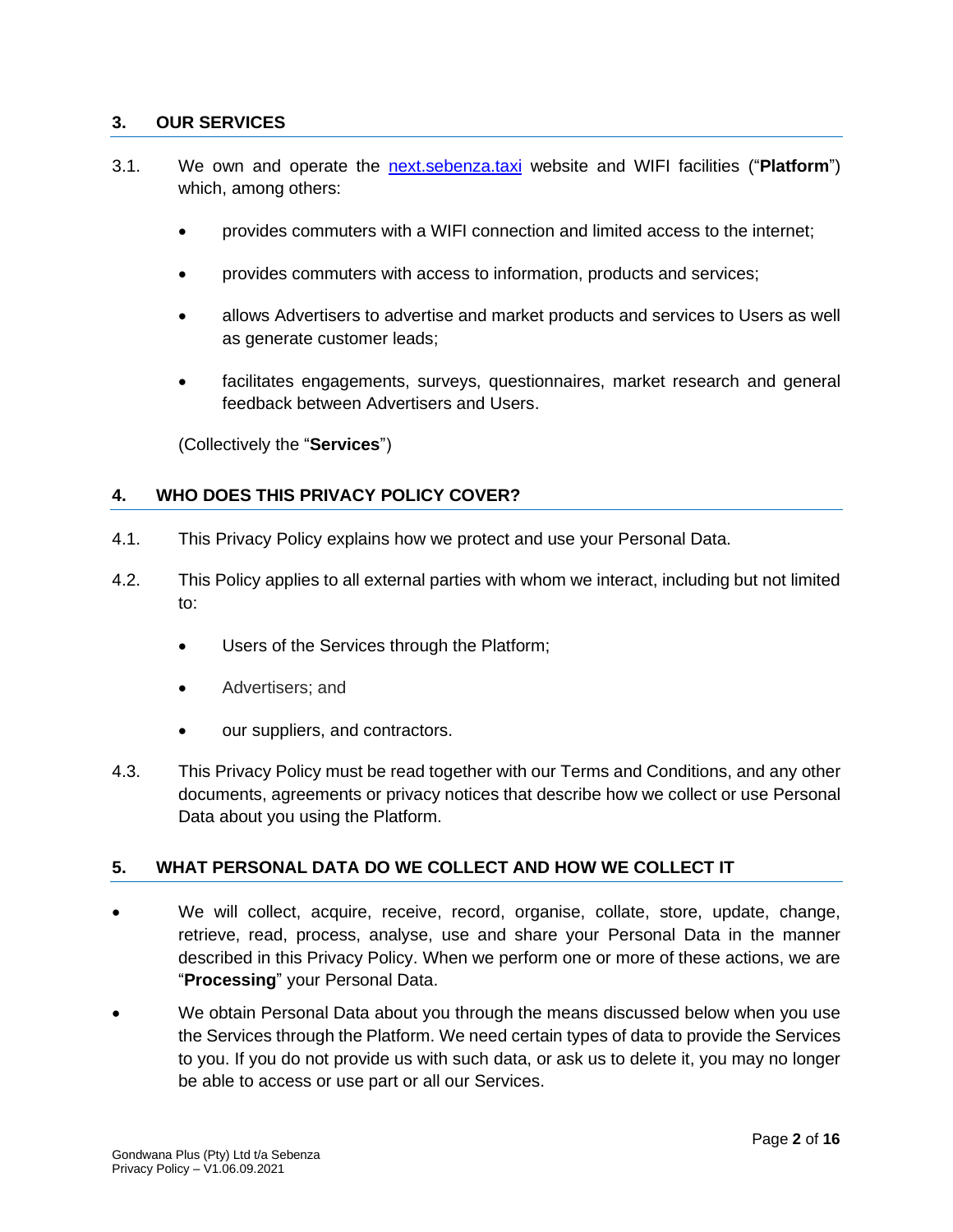#### 5.1. **Data you provide directly to us**

- We collect a variety of Personal Data that you provide directly to us. For example, we collect data from you when you:
	- o open and register an account on the Platform;
	- o submit your answers to forms, surveys, and questionnaires;
	- $\circ$  watch advertisements and other content, and you indicate that you are interested in the advertised products or services;
	- o otherwise take part in Advertisers' market research and surveys on the Platform.
- The types of Personal Data we collect will depend upon the Services you use, how you use them, and the data you choose to provide. The types of data we collect directly from you include:
	- o **Contact details**: including your physical and postal address, telephone number, email address;
	- o **Identifying information**: including your name, sex, marital status, date of birth, gender, legal status, Government-issued identity number, or passport number;
	- o **Location details**: such as your GPS coordinates when using the Platform;
	- o Any other information you choose to directly provide to us in connection with your use of the Service.
	- o **Taxi operator**: if you are a taxi operator, we will also collect your driver's license information, vehicle registration, model, colour and make to monitor and protect our equipment installed in your taxi.

#### 5.2. **Data we collect through passive (automated) means**

- We collect certain data about your use of the Services and the devices you use to access the Services. We and our service providers may use a variety of technologies, including cookies and similar tools, to assist in collecting this data.
- When you use our Platform:
	- $\circ$  we collect and process technical and usage data such as your IP address, mac address, browser types and version, and login data.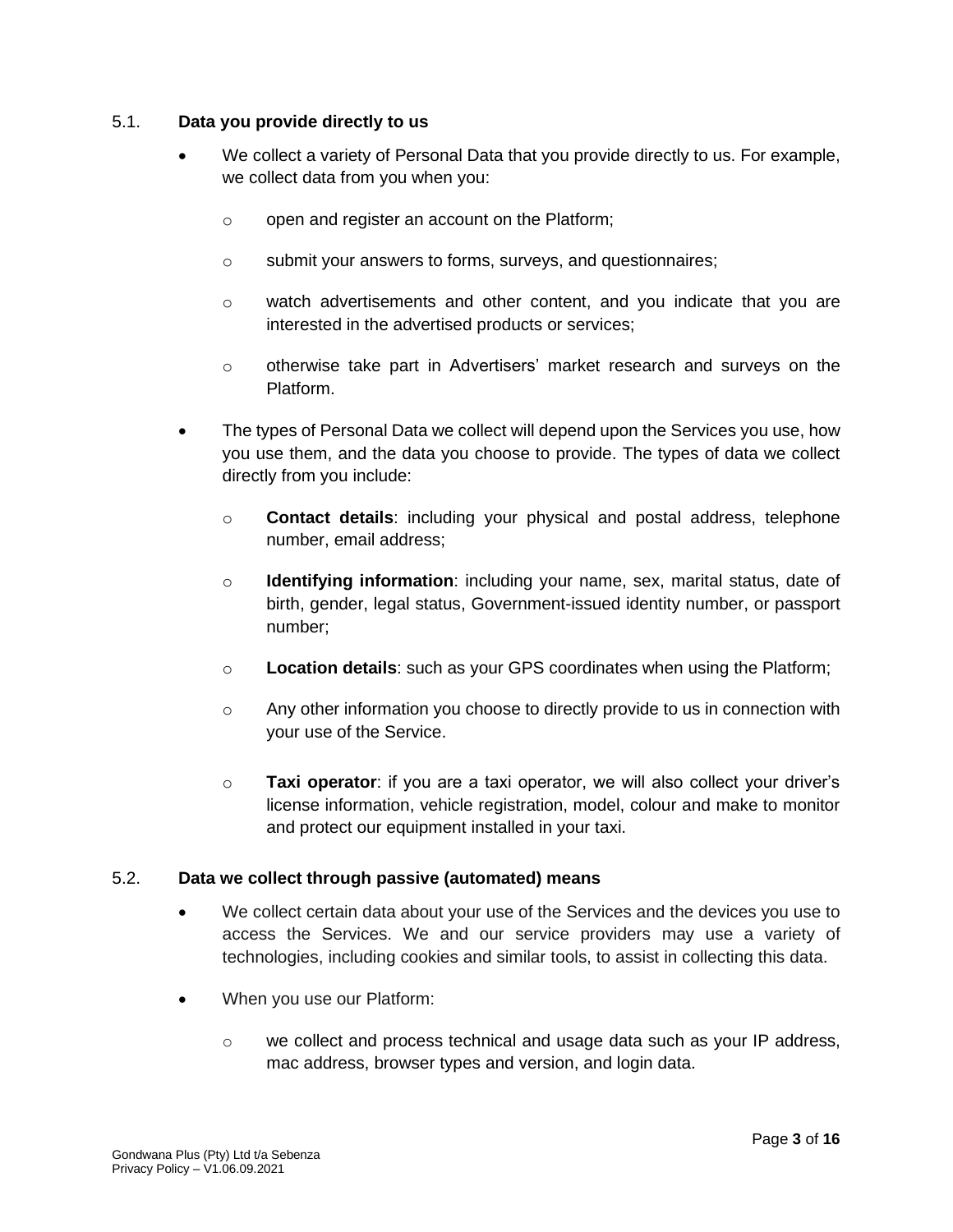- o Additionally, we collect information on browser language, operating system, the state or country from which you accessed the Services, software and hardware attributes (including device IDs) referring and exit pages and URLs, platform type, the number of clicks, files you download, domain names, landing pages, pages viewed and the order of those pages, the amount of time spent on particular pages, the terms you use in searches on our sites, the date and time you used the Services, error logs, and other similar data.
- o Through cookies and similar technologies, we and our service providers use web server logs, cookies, tags, SDKs, tracking pixels, and other similar tracking technologies.
- o We use these technologies to offer you a more tailored experience.

#### 5.3. **Data we collect from other third parties**

- We may receive limited Personal Data about you as a User (such as online identifiers and cookies) from the following sources:
	- o our information technology, and analytics providers;
- When we collect your Personal Data from third parties it is either because you have given us express consent to do so, your consent was implied by your actions, or because you provided consent, either explicit or implicit, to the third party that provided this data to us.

#### **6. HOW AND WHY, WE PROCESS YOUR PERSONAL DATA**

#### 6.1. **Consent**

- Based on your consent:
	- $\circ$  we will collect, store, use and share Personal Data provided by you as described in this Policy and the relevant consent form to carry out, improve, and manage the Services;
	- $\circ$  where required by law, we may process your contact data for direct marketing and advertising purposes based on your consent.
- You may withdraw your consent at any time after giving it as described in this Policy.

#### 6.2. **Contract**

We process your Personal Data if it is necessary to enter or perform under a contract that we have with you as a User, or to provide a solution to you as a User. This includes: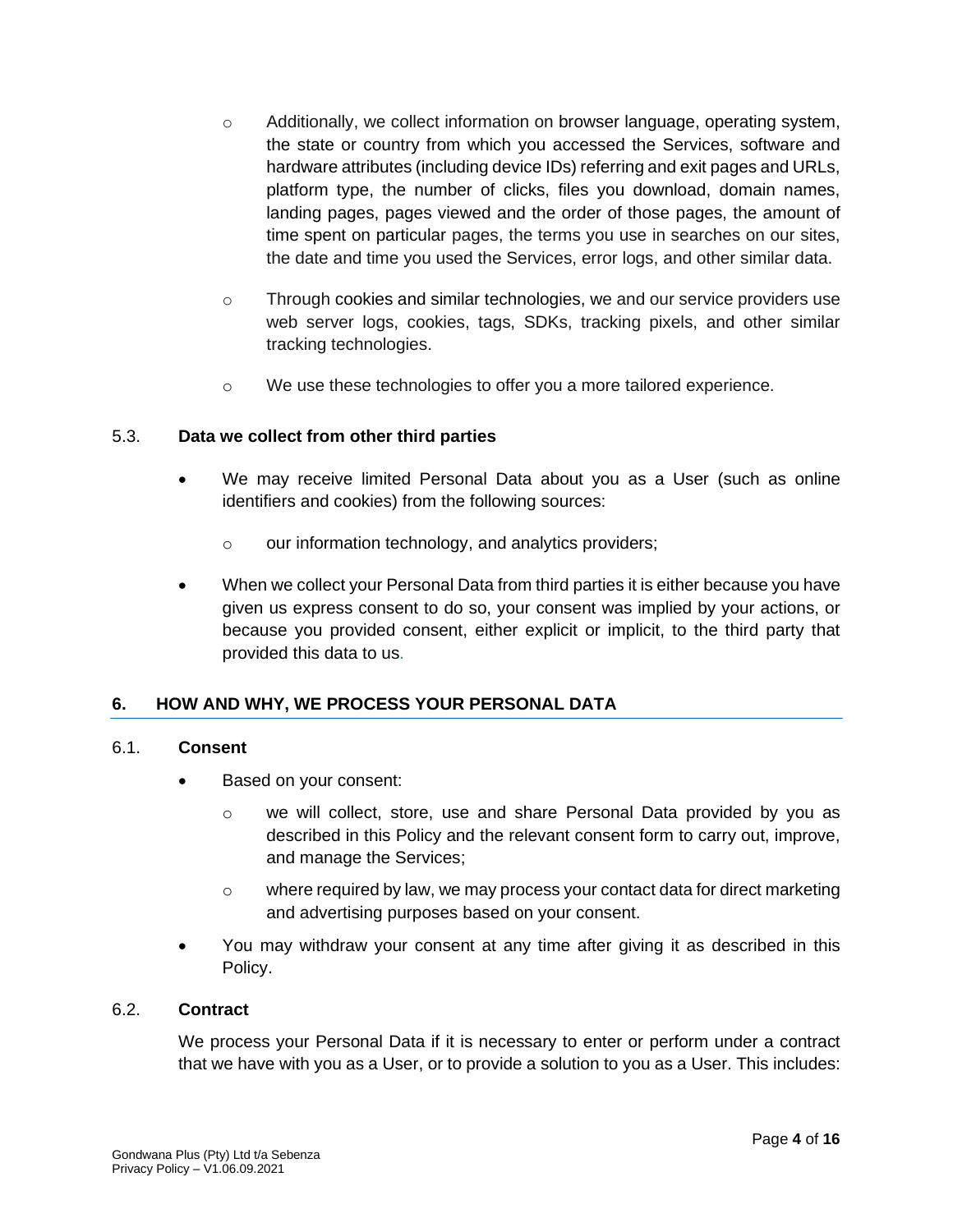- to provide you with the Services, technical support and solutions they have requested;
- to communicate with you about the Services, your use of the Services, or your inquiries related to the Services and send you communications on behalf of third parties using the Services to meet your needs.
- to respond to User enquiries and complaints;
- to meet record-keeping obligations;
- transferring limited and necessary Personal Data to our contracted service providers (such as server hosts and technical support) in performing our obligations to you;
- for security and identity verification, and to check the accuracy of your Personal Data; and
- for any other related and lawful purposes.

#### 6.3. **By law**

We process your Personal Data if the law requires or allows it. This includes:

- verifying your identity to comply with legislative, regulatory, professional, risk and compliance requirements;
- to fulfil reporting requirements and data requests;
- to meet record-keeping obligations;
- for any other related purposes.

#### 6.4. **Legitimate interests**

We process your Personal Data when it is necessary to protect your legitimate interests as a User, or to pursue our legitimate interests, or that of our Advertisers. We ensure that our legitimate interests are not overridden by your rights and interests as a data subject.

- **Our primary interest is to serve both Users and Advertisers by facilitating**, **in a balanced, proportionate and responsible manner**:
	- o free access to the internet by Users when commuting;
	- $\circ$  access by Users to Advertisers' information, products and services that Users may be interested in;
	- o communication and market research between Advertisers and Users to enable Advertisers to improve their products, services and customer relations;
	- o reporting on aggregated statistics regarding, for example, the effectiveness of digital advertising campaigns.
- We may also process Personal Data for other legitimate interests such as: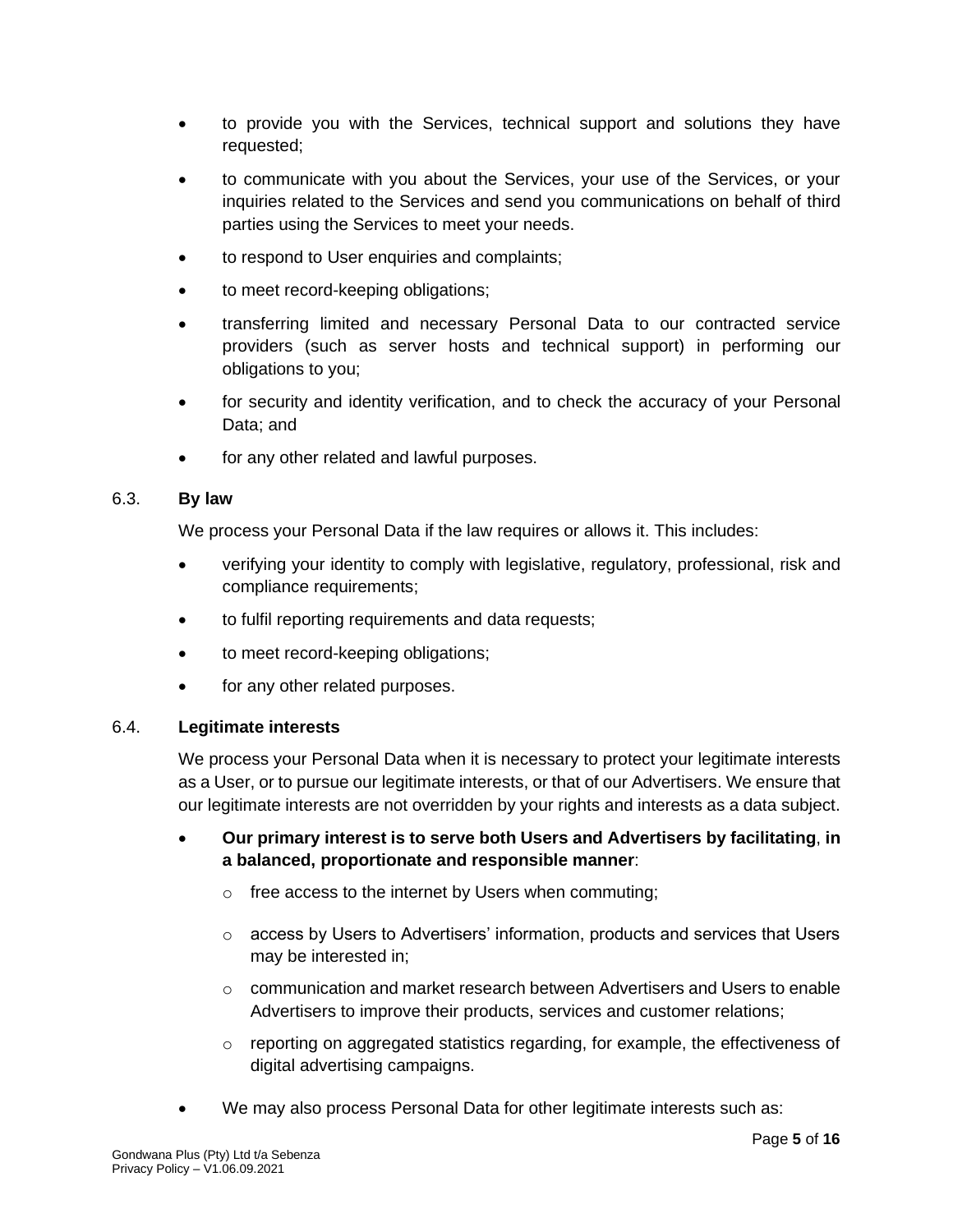- o **to optimise and protect the Platform and our systems**:
	- to prevent against fraud, security breaches, misuse, and other prohibited or illegal activity, claims and other liabilities;
	- to maintain the safety, security and integrity of our Platform, our Services, equipment, products, databases, networks and other technology assets;
	- **•** for analytics, to gather metrics to better understand how Users and Advertisers use the Platform, and to evaluate and improve our Services
	- to enforce and defend legal claims;
	- to manage business continuity situations and emergencies;
- $\circ$  for other related and lawful purposes disclosed to you at the time of collection.

#### 6.5. **Third-party collection**

- When we collect your Personal Data from third parties it is because such third parties have:
	- o authorised or instructed us to do so; and
	- o have represented to us (either express or implied) that:
		- (a) their instructions are lawful;
		- (b) they are allowed to disclose such Personal Data to us;
		- (c) they will, where required by law, obtain the necessary consents or justify the necessary legitimate interests pursued *(Sec 11(1)(d) & (f) of POPIA)*, and provide all necessary data and privacy notices to you as a Data Subject.
- We use your Personal Data only for the purpose for which it was originally collected by the relevant Responsible Party and strictly following their instructions and authorisation.

#### 6.6. **Combined data**

For the purposes discussed in this Privacy Policy, we may combine the data that we collect through the Services and use and share such combined data following this Privacy Policy.

# 6.7. **Further processing limitation**

We will not collect other categories of Personal Data or use the Personal Data we collected for materially different, unrelated, or incompatible purposes without providing you and our customers notice.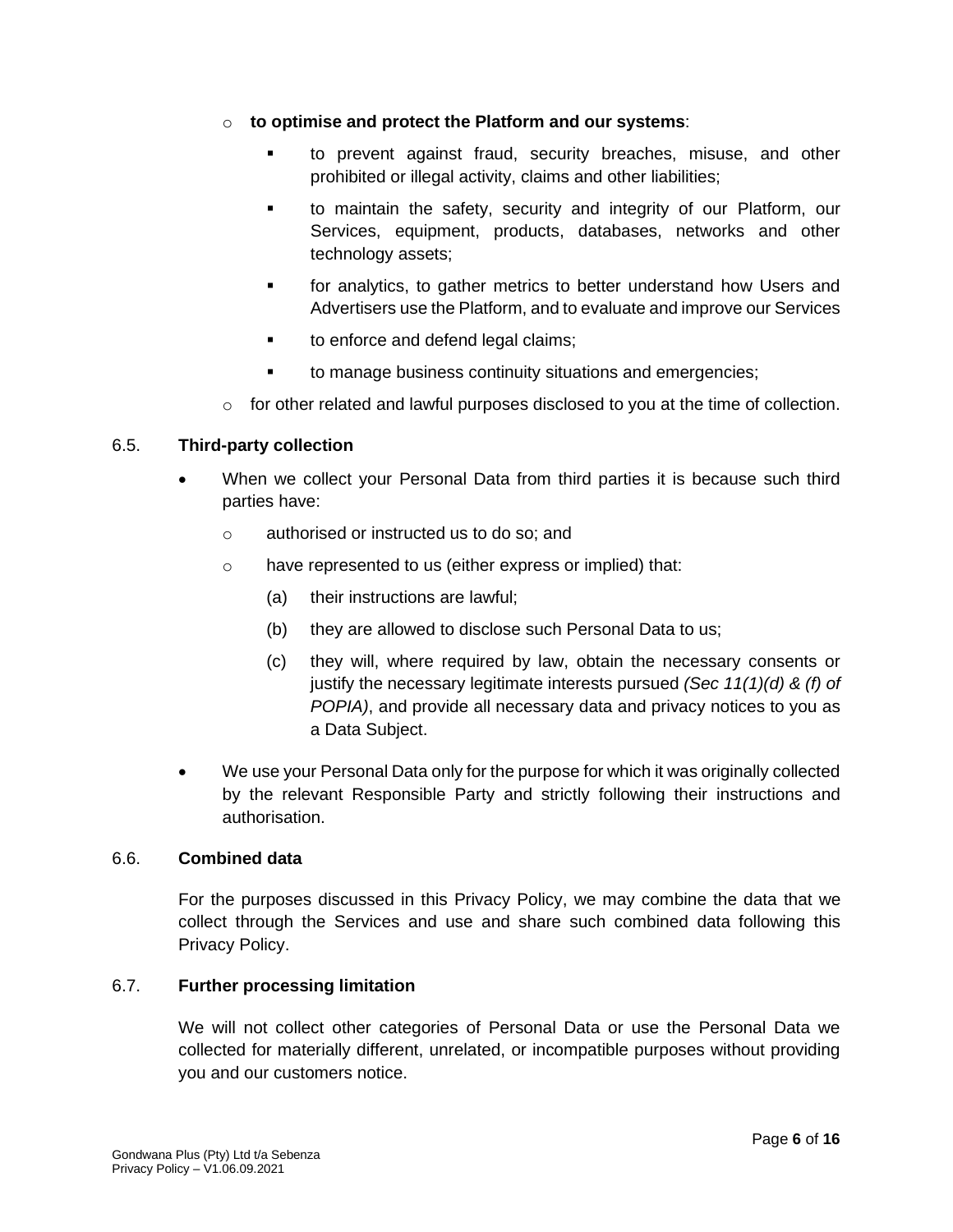# **7. DISCLOSURE OF PERSONAL DATA**

- 7.1. We may provide access to and disclose your Personal Data for legitimate business purposes, following applicable law and subject to applicable regulatory requirements on confidentiality and appropriate data protection measures.
- 7.2. We may disclose your Personal Data in the following ways:

## • **Data that is no longer personally identifiable**

 $\circ$  We may anonymise your Personal Data so that you are not individually identified, and provide that information to Advertisers. We may also provide aggregate usage data to Advertisers, who may use such information to understand how often and in what ways people use our Services, so that they, too, can provide you with an optimal online experience. However, we never disclose aggregate usage data to an Advertiser in a manner that would identify you personally, as an individual.

# • **Disclosed Advertiser(s) or categories of Advertiser(s)**

- o Where we collect your Personal Data through our own forms, surveys and questionnaires (and not those supplied directly by Advertisers), we may share that data to the Advertiser(s) or categories of Advertiser(s) which include, but are not limited to, Betting Companies, Financial Services Providers, NGO's, Entertainment, Insurance or Education.
- o We also allow Advertisers to choose the demographic information of Users who will see their advertisements and/or promotional offers and you accept that we may provide any of the data we have collected from you in nonpersonally identifiable form to an Advertiser, in order for that Advertiser to select the appropriate audience for those advertisements and/or offers.
	- for example, we might use the fact you are located in Johannesburg to show you ads or offers for Johannesburg businesses, but we will not tell such businesses who you are; or
	- we might allow Advertisers to display their ads to Users with similar usage patterns to yours, but we will not disclose usage information to Advertisers except in aggregate form, and not in a manner that would identify you personally. Note that if an advertiser asks us to show an ad to a certain audience or audience segment and you respond to that ad, the advertiser may conclude that you fit the description of the audience they were trying to reach.
- **Our Service Providers (Operators) to carry out the Services**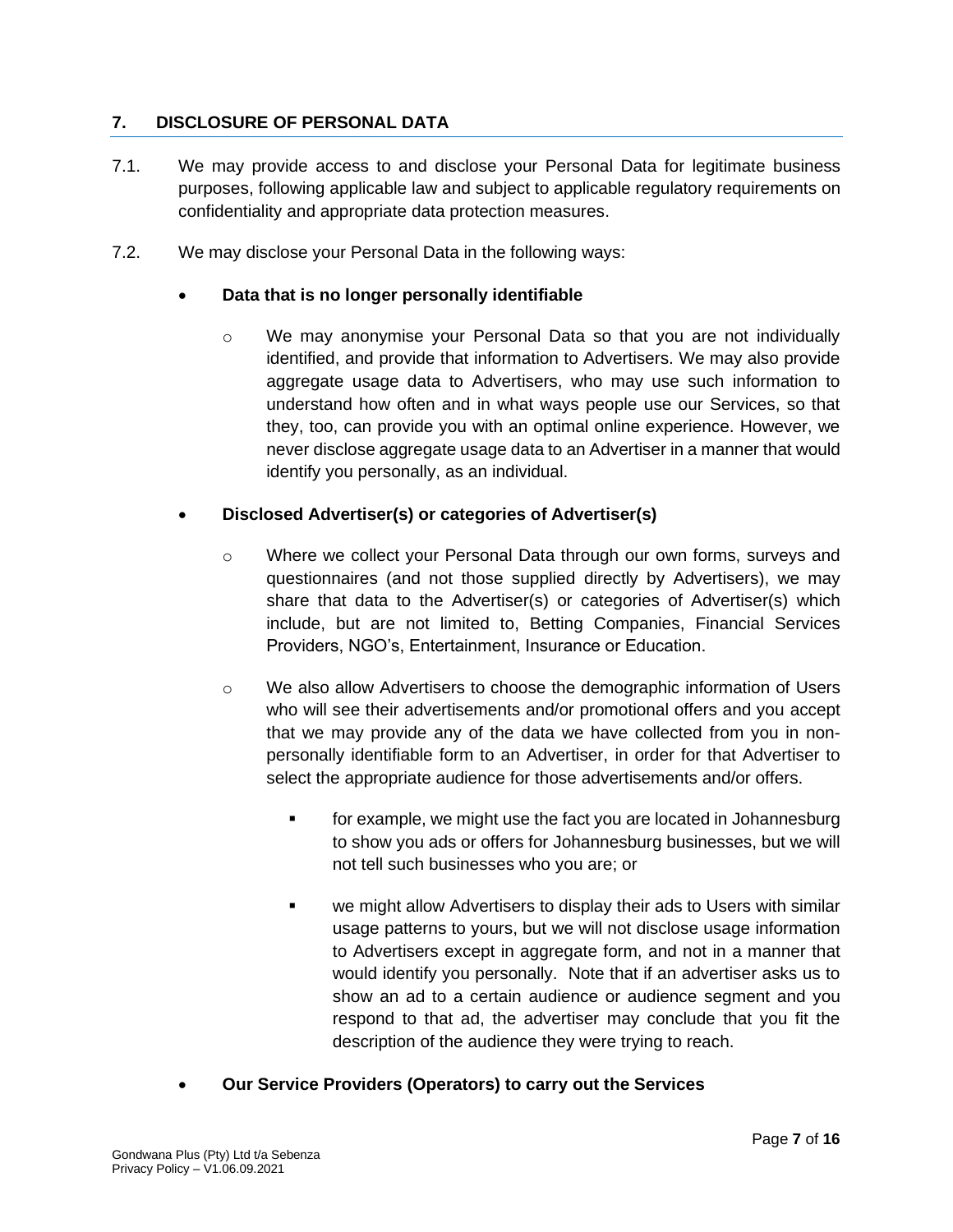- $\circ$  We provide limited access to or share your data with Service Providers who use the data to perform part of the Services on our behalf, and whose help we need to conduct our business operations (such as server hosts and technical support) and that:
	- (a) have agreed to be bound by this Privacy Policy and our Data Protection Policy or by similar terms offering a similar or higher level of protection; and
	- (b) based on our instructions, are not authorised by us to use or disclose the data except as strictly necessary to perform the services on our behalf as instructed or to comply with legal or professional requirements.
- $\circ$  We will only authorise the processing of any Personal Data by a third party by, among others, entering into agreements with those third parties governing our relationship with them and highlighting instructions, confidentiality, security and non-disclosure obligations.

# • **For the protection of Sebenza and others**

- o By accepting our Terms and Conditions, you acknowledge and agree that we may access, keep and disclose the data we collect and maintain about you if required to do so by law or, in good faith, believe that such access, retention or disclosure is reasonably necessary to:
	- (a) comply with legal process (e.g., a subpoena or court order);
	- (b) enforce our Terms and Conditions, this Privacy Policy, or other contracts with you, including investigating any potential violations to such terms and policies;
	- (c) respond to claims that any content violates the rights of third parties;
	- (d) respond to your requests for customer service; and/or
	- (e) to mitigate any actual or reasonably perceived risk, or to protect the rights, property or personal safety of Sebenza and its Service providers, its Users, customers and/or the public. This includes exchanging data with other companies and organizations for fraud protection, and similar purposes.

# • **Business transfers**

We may buy, merge, partner with or be acquired by other companies. In such transactions, (including in contemplation of such transactions) User data may be among the transferred assets. If a part or all our assets are sold or transferred to a third party, User data (including your contact and identifying data) would likely be one of the transferred business assets. If such transfer is subject to more mandatory restrictions under applicable laws, we will comply with such restrictions.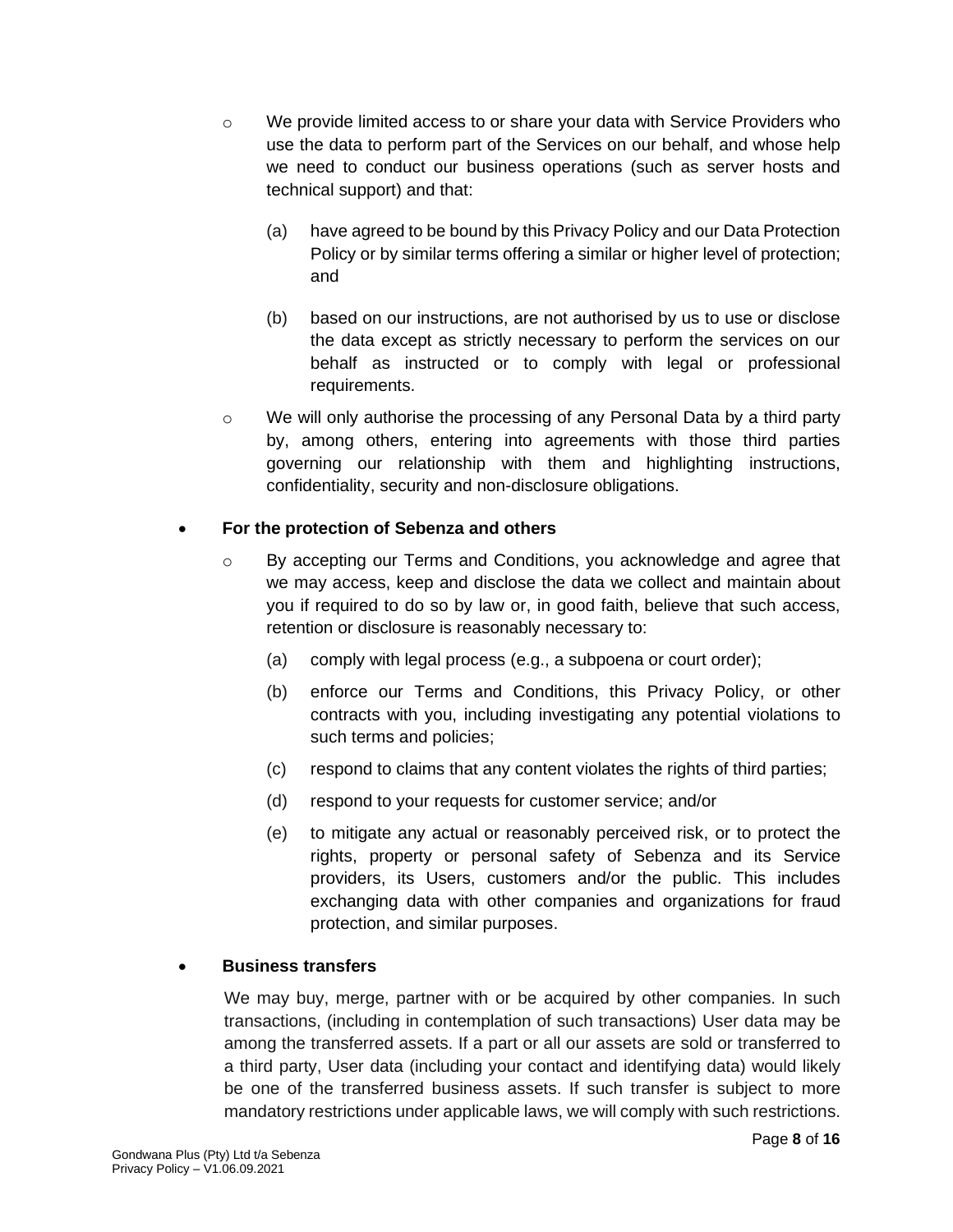#### • **With your consent**

We may also disclose your data in other ways you direct us to and when we have your consent.

# **8. COMPULSORY DATA AND CONSEQUENCES OF NOT SHARING WITH US**

- 8.1. Where we must process certain Personal Data by law, or in terms of a contract that we have entered directly with you, and you fail to provide such Personal Data when requested to do so, we may be unable to perform in terms of the contract in place or are trying to enter into with you. In such a case, we may have to terminate the contract and/or relationship with you, upon due notice to you, which termination shall be done per the terms of that contract and any applicable legislation.
- 8.2. The voluntary or compulsory nature of data requested directly from you by our Advertisers will be clear from the relevant form, survey or questionnaire at the point of collection. We encourage you to carefully read the privacy policies and notices of our Advertisers when supplying your data directly to them through the Platform.

# **9. WHEN AND WILL WE USE YOUR DATA TO MAKE AN AUTOMATED DECISION ABOUT YOU**

We do not use your Personal Data to make any automated decisions about you.

#### **10. TRANSFERRING YOUR PERSONAL DATA OUTSIDE OF SOUTH AFRICA**

- 10.1. We reserve the right to generally transfer to and/or store your Personal Data on servers in a jurisdiction other than where it was collected, or outside of South Africa in a jurisdiction that may not have comparable data protection legislation.
- 10.2. Where data is transferred or stored outside of South Africa and the location does not have adequate data protection laws, we will take reasonably practical steps, including the imposing of suitable contractual terms and conduct a due diligence to ensure that your Personal Data is adequately protected in that jurisdiction.

#### **11. SECURITY AND INTEGRITY**

11.1. We will take appropriate and reasonable technical and organisational steps to protect all Personal Data held by us in line with industry best practices, including protection against accidental or unlawful destruction, accidental loss or alteration, and unauthorised disclosure or access. This includes the following: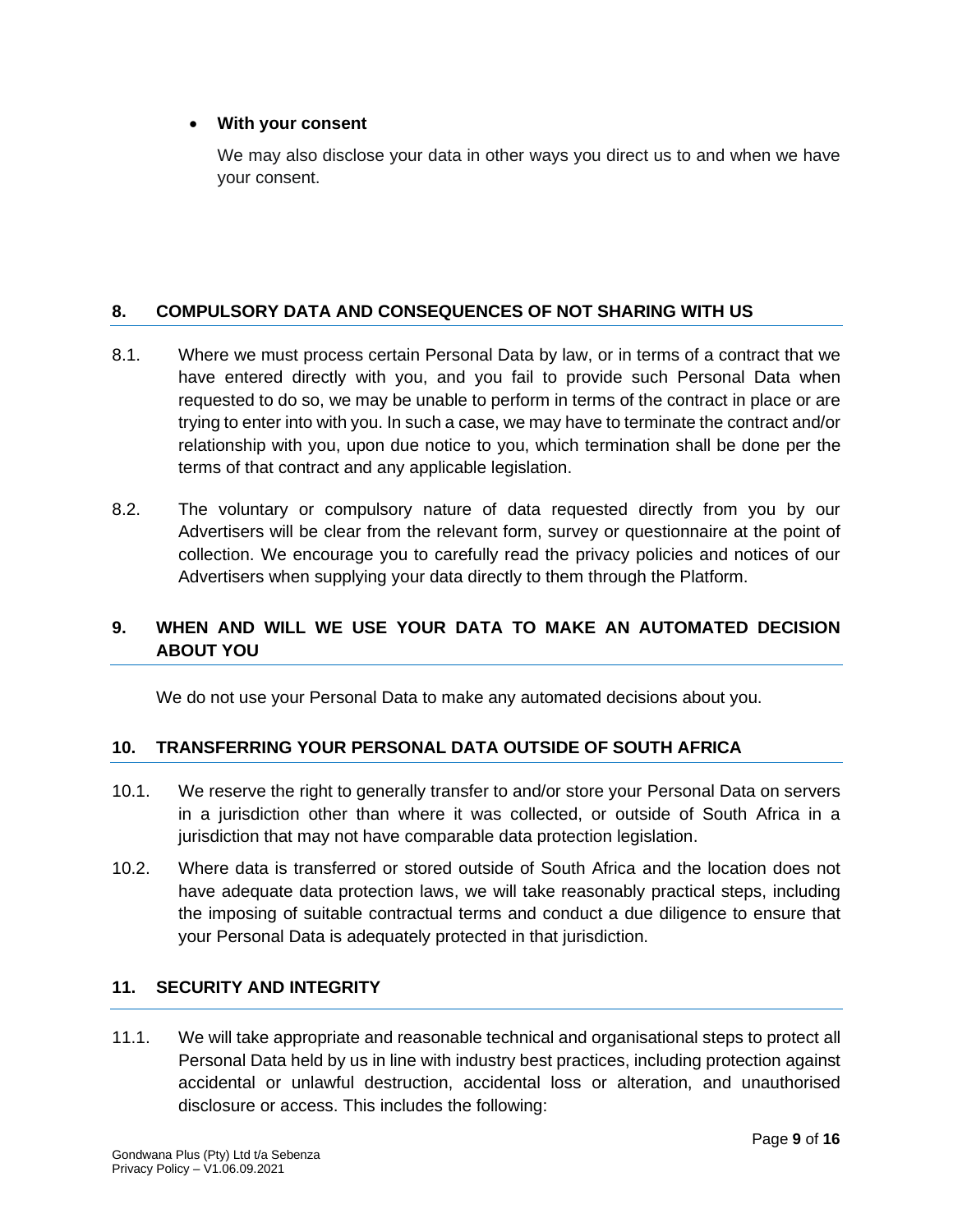- keeping systems secure (such as monitoring access and usage);
- storing records securely;
- controlling the access to our premises, systems and records;
- safely destroying records;
- encrypting and/or password protecting sensitive data;
- protecting our servers using firewalls and limiting access to Personal Data on a strictly need to know basis;
- testing the security of our Platform and IT systems regularly;
- periodically reviewing our collection, storage and processing practices, including physical and digital security measures
- 11.2. **However, no data transmission over the internet or electronic can be guaranteed to be 100% secure. As such, you acknowledge and accept that we cannot guarantee the security of your data transmitted to or through our Platform or via the internet and that any such transmission is at your own risk.** However, we are subject to POPIA which we comply with.
- 11.3. We will notify you and the relevant regulatory authorities of any data breaches where we are legally required to do so and within the prescribed period.
- 11.4. Where we have given you (or where you have chosen) a password that enables you to access the Services, you are responsible for keeping this password confidential. We ask you not to share your password with anyone. Please note that any data you share in public areas (such as community forums) may be viewed by any User of the Services.

# **12. RETENTION AND DELETION**

- 12.1. We will only keep your Personal Data for as long as it is necessary to fulfil the purposes explicitly set out in this policy, unless:
	- retention of the record is needed or authorised by law; or
	- you have consented to the retention of the record for a specified period.
- 12.2. The length of time for which we keep data depends on the purposes for which we collected and use it and/or as needed to comply with applicable laws.
- 12.3. If there are no other lawful grounds for us to continue processing your Personal Data, we will destroy such data using secure methods.
- 12.4. Data that is transferred to us by Advertisers will be destroyed after a maximum period of three months or earlier if Advertisers select to delete and update their data on the Platform.

# **13. MAINTENANCE, CORRECTIONS AND ACCESS**

13.1. Where we act as a Responsible Party, we are required to take all necessary steps to ensure that your Personal Data is accurate, complete, not misleading and up to date.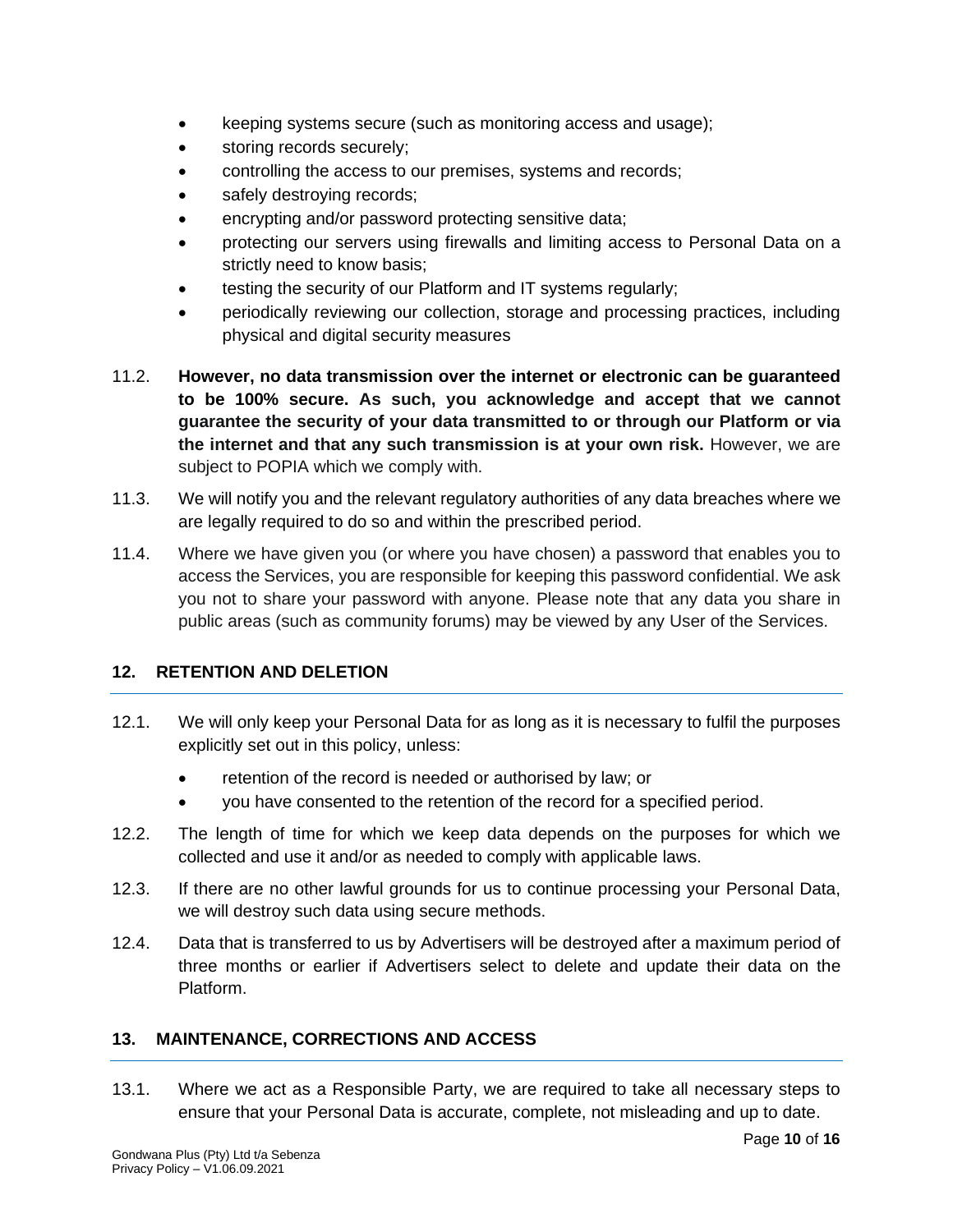- 13.2. Anyone about whom we keep Personal Data may request to inspect and, if appropriate, correct the Personal Data held by us. It is your responsibility to inform us should your Personal Data be incorrect, incomplete, misleading or out-of-date by contacting us. We may require other data from the requesting party to confirm the legitimate basis for the request and the identity and authority of the requestor. Upon receipt and verification of the corrected Personal Data, we will adjust our data or records accordingly.
- 13.3. A request for correction/deletion of Personal Data or destruction/deletion of a record of Personal Data must be sent using the prescribed Form 2 which is available on the Information Regulator's website or our Access to Information Manual.

# **14. YOUR DATA PROTECTION RIGHTS**

- 14.1. Data protection laws may grant you, among others, the following rights:
	- **Request access to your Personal Data** enabling you to receive a copy of the Personal Data kept about you;
	- **Request the correction of your Personal Data** to ensure any incomplete or inaccurate Personal Data is corrected;
	- **Request erasure of your Personal Data** where there is no lawful basis for the retention or continued processing of your Personal Data you may request the deletion of your account profile with us;
	- **Object to the processing of your Personal Data for a legitimate interest (or those of a third party) –** under certain conditions where you feel it affects your fundamental rights and freedoms**;**
	- **Request restriction of processing of your Personal Data** to restrict or suspend the processing of your Personal Data to limited circumstances;
	- **Withdraw consent given in respect of the processing of your Personal Data at any time** – withdrawal of consent will not affect the lawfulness of any processing carried out before your withdrawal notice. But may not affect the continued processing of your Personal Data in instances where your consent is not needed.
- 14.2. If an above request/objection is to be made, please use the contact information in paragraph 2 above and we will revert within 30 calendar days.

**Please Note: Where allowed by law, we may keep your Personal Data even if you no longer have a relationship with us or if you ask that we delete or destroy it.**

#### **15. CHILDREN**

15.1. Our Platform and Services are not targeted at and do not collect Personal Data from people under the age of 18. On accessing the Platform, we require all Users to verify that they are 18 years of age or older.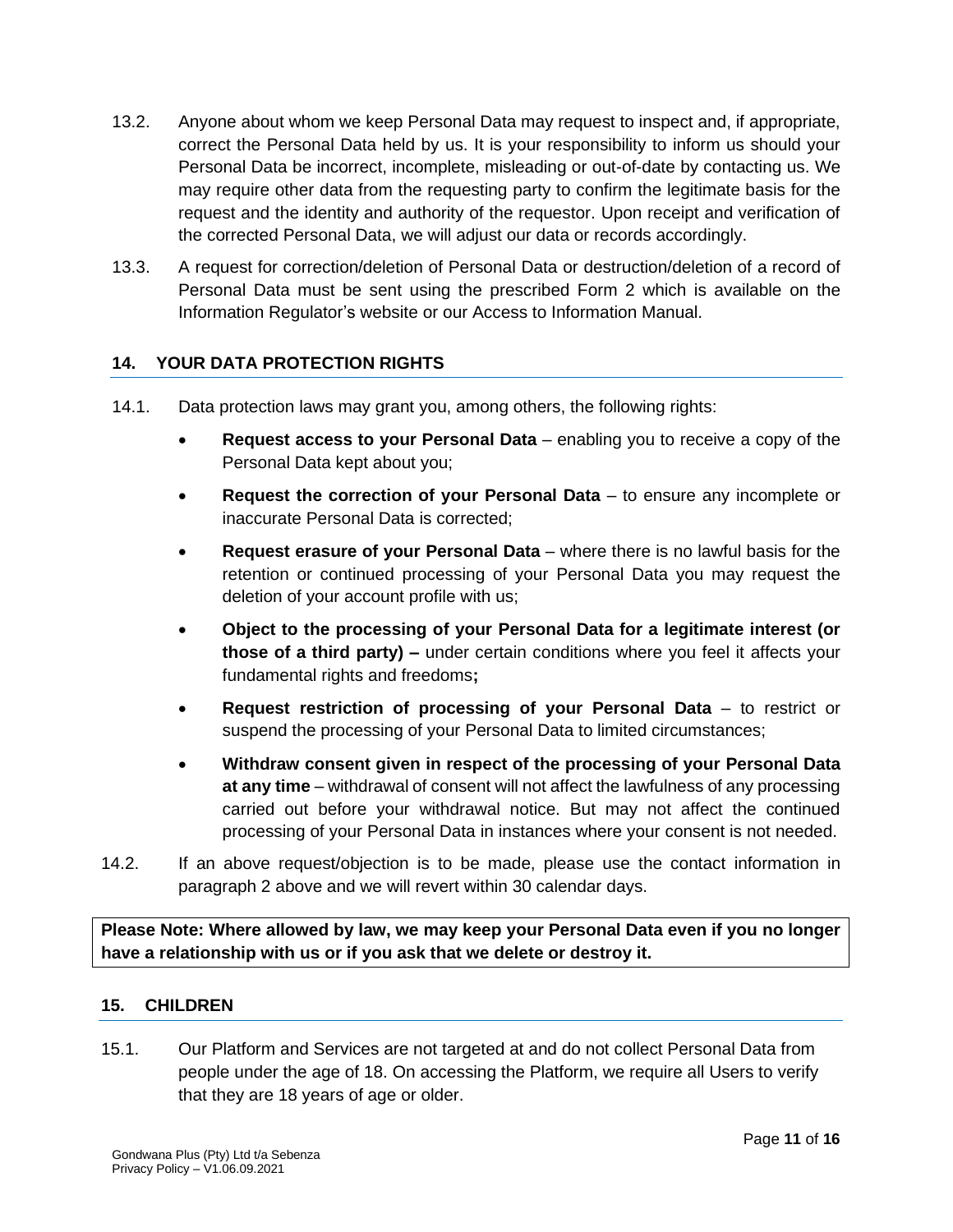15.2. We will not knowingly collect Personal Data in respect of persons under 18 years of age without express permission to do so, unless allowed by law.

#### **16. THIRD-PARTY OPERATORS AND SUB-OPERATORS**

- 16.1. We use external processors ("**Operators**") and sub-processors ("**Sub-Operators**") for certain processing activities and to help in the delivery of Services.
- 16.2. We reserve the right to change our Operators at any time without further notice to you, but we will ensure these persons have an obligation to keep your Personal Data secure and confidential.
- 16.3. Such external processing activities include, but are not limited to:
	- IT systems, servers and infrastructure;
	- Hosting and email infrastructure;
	- record-keeping infrastructure.
- 16.4. We conduct due diligence in respect of our external Operators before forming a business relationship. We obtain company documents and references to ensure the Operator is adequate, appropriate and effective for the task we employ them for.

#### **17. WEBSITE FORMS**

- 17.1. Any forms which are available on our website are powered by JotForm who is subject to the GDPR.
- 17.2. When you fill out a form, the data that you give will be forwarded to JotForm and will be collated into an email and sent to us.
- 17.3. The data that you give via the form will not be stored within our website's own database or in any of our internal computer systems.
- 17.4. Your data will remain within JotForm's secure database in the European Union for as long as we continue to use JotForm's services or until you specifically request removal by emailing us.
- 17.5. We consider JotForm to be a third-party Operator. View their privacy policy [here.](https://www.jotform.com/privacy/)

#### **18. DIRECT MARKETING (ELECTRONIC MEANS)**

- 18.1. The Platform relies on advertising and marketing to sustainably provide Users with free wireless access to the internet.
- 18.2. Sebenza would like to send you information about their product and service offerings we believe may be of interest to you.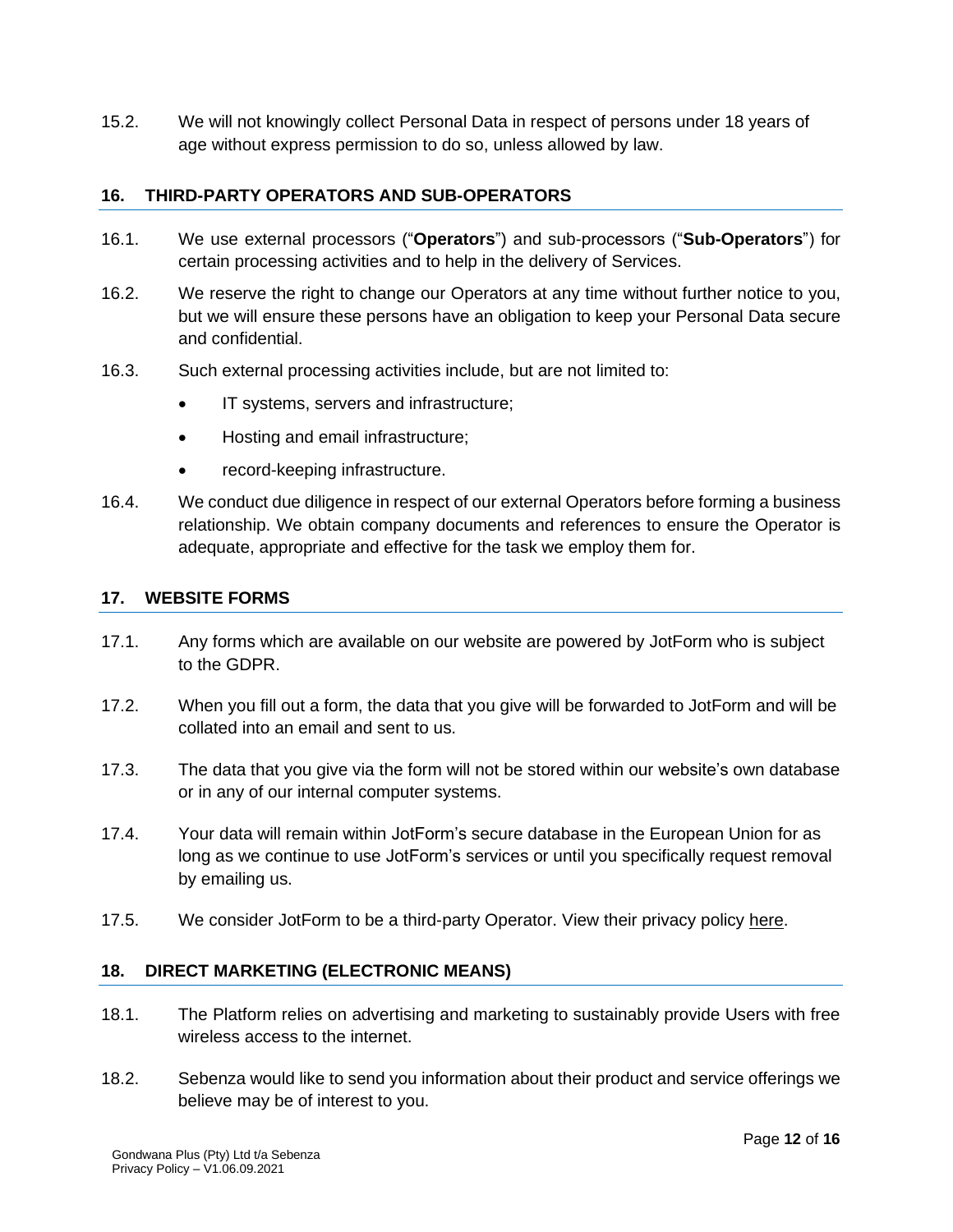#### 18.3. **Sebenza**

- We may send Sebenza marketing materials to you as a User by email and by SMS, only if:
	- your name and contact details were obtained in the context of registering on our Platform and using our products or Services;
	- we contact you to market our similar products or Services; and
	- once you have chosen to opt-out, we may send you written confirmation of receipt of your opt-out request (which may be in electronic form), and we will thereafter not send any further direct marketing communication to you. However, you may continue to receive communication from us on matters of a regulatory nature, which are not marketing related.

#### 18.4. **Advertisers**

• If Advertisers would like to send their own marketing materials to you, they may do so if allowed by law and following their own privacy policies and notices (see heading *Privacy and Data Protection Policies of Advertisers* below).

# **19. PRIVACY AND DATA PROTECTION POLICIES OF ADVERTISERS**

- 19.1. If your Personal Data is collected and processed by third parties (**including Advertisers**), you should read their relevant privacy notice, terms and conditions, and other data protection policies. We are not responsible for their data protection policies and practices where they act as Responsible Parties. Any Personal Data you give to those organizations will be dealt with under their privacy notice, terms and conditions, and data protection policies.
- 19.2. **IF YOU DISCLOSE YOUR PERSONAL DATA DIRECTLY TO ANY THIRD PARTY OTHER THAN SEBENZA, WE SHALL NOT BE LIABLE FOR ANY LOSS OR DAMAGE, HOWSOEVER ARISING, SUFFERED BY YOU AS A RESULT OF YOUR DISCLOSURE OF YOUR DATA TO SUCH THIRD PARTIES.**

#### **20. COOKIES**

20.1. We may place small text files called "cookies" on your device when you visit our Website. Cookies do not hold Personal Data, but they do contain a personal identifier allowing us to Affiliate your Personal Data with a certain device. Cookies serve useful purposes for you, including: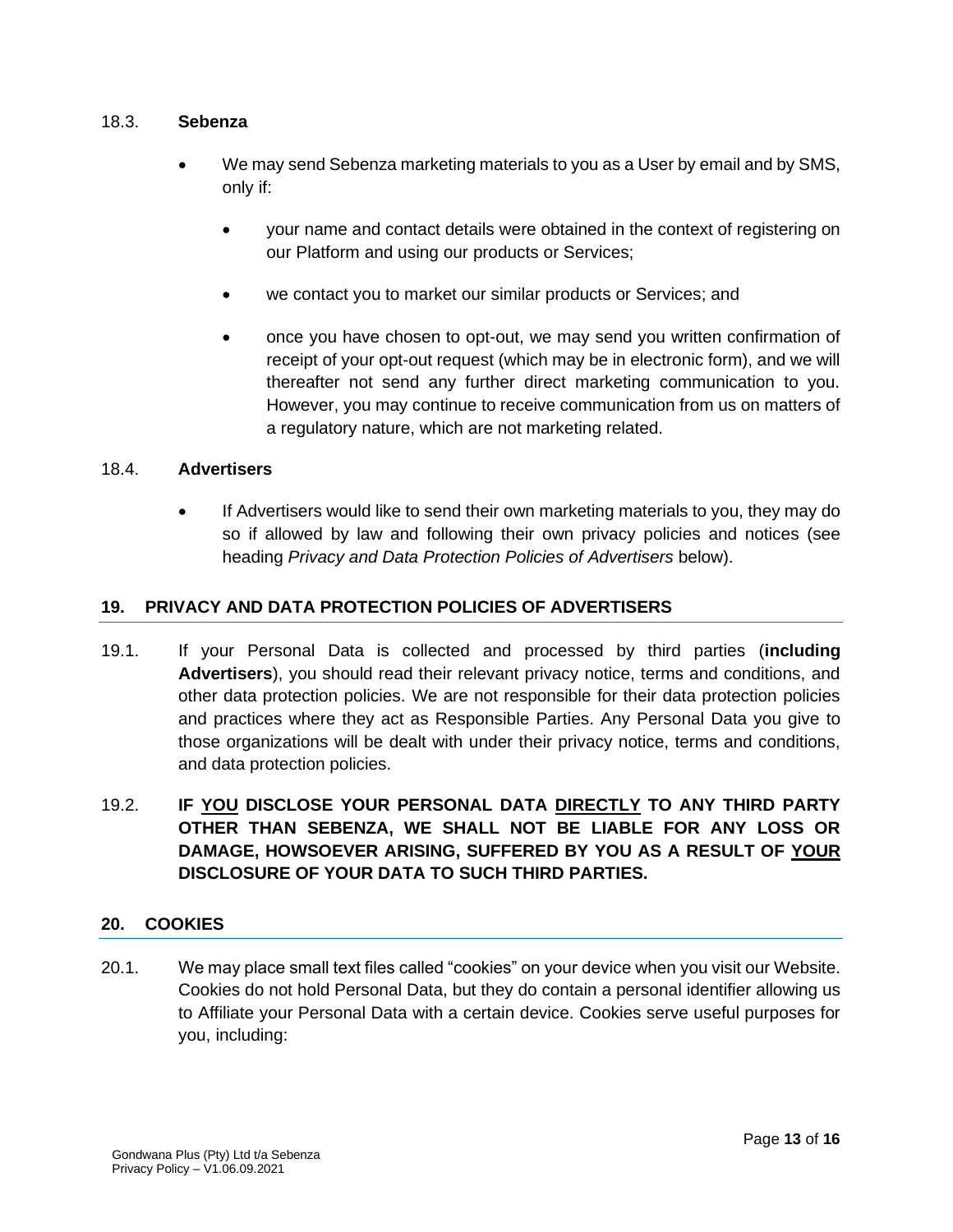- Remembering who you are as a User of our Website to remember any preferences you may have selected on our Website, such as saving your username and password, or settings ("**functional cookies**");
- allowing our Website to perform its essential functions. Without these cookies, some parts of our Website would stop working ("**essential cookies**"). For example, data on error messages displayed to Users will be collected and the developer team will assess and solve it.
- monitoring how our Website is performing, and how you interact with it to understand how to improve our Website or Services ("**site analytics**").
- 20.2. See our Cookie Statement for more information on our use of cookies.
- 20.3. Your internet browser may accept cookies automatically and you can delete cookies manually. However, no longer accepting cookies or deleting them may prevent you from accessing certain aspects of our Website where cookies are necessary.
- 20.4. As cookies are stored in the web browser used to access our Website, to disable cookies Users need to change the settings on that browser.
- 20.5. Many websites use cookies and more information is available at: [www.allaboutcookies.org.](http://www.allaboutcookies.org/)

# **21. MOBILE OPT-OUT BY DEVICE SETTINGS**

- 21.1. Data is only processed to show you the most relevant advertising content and to provide statistical analytics products and services. If you wish that your location be private, you can turn the geo-location feature off within the location settings of your device. In addition to this, you can disable ad tracking on your device so that we and/or any Advertisers will no longer include device information in audience segments or analytics products and services.
- 21.2. The following instructions explain how to turn off ad tracking for Apple and Android devices:

iOS 6: Choose Settings > General > About > Advertising Turn on Limit Ad Tracking

iOS 7 or higher: Choose Settings > Privacy > Advertising Turn on Limit Ad Tracking

Or view details on [Apple's help pages.](https://support.apple.com/en-us/HT202074)

Android 2.3 or higher: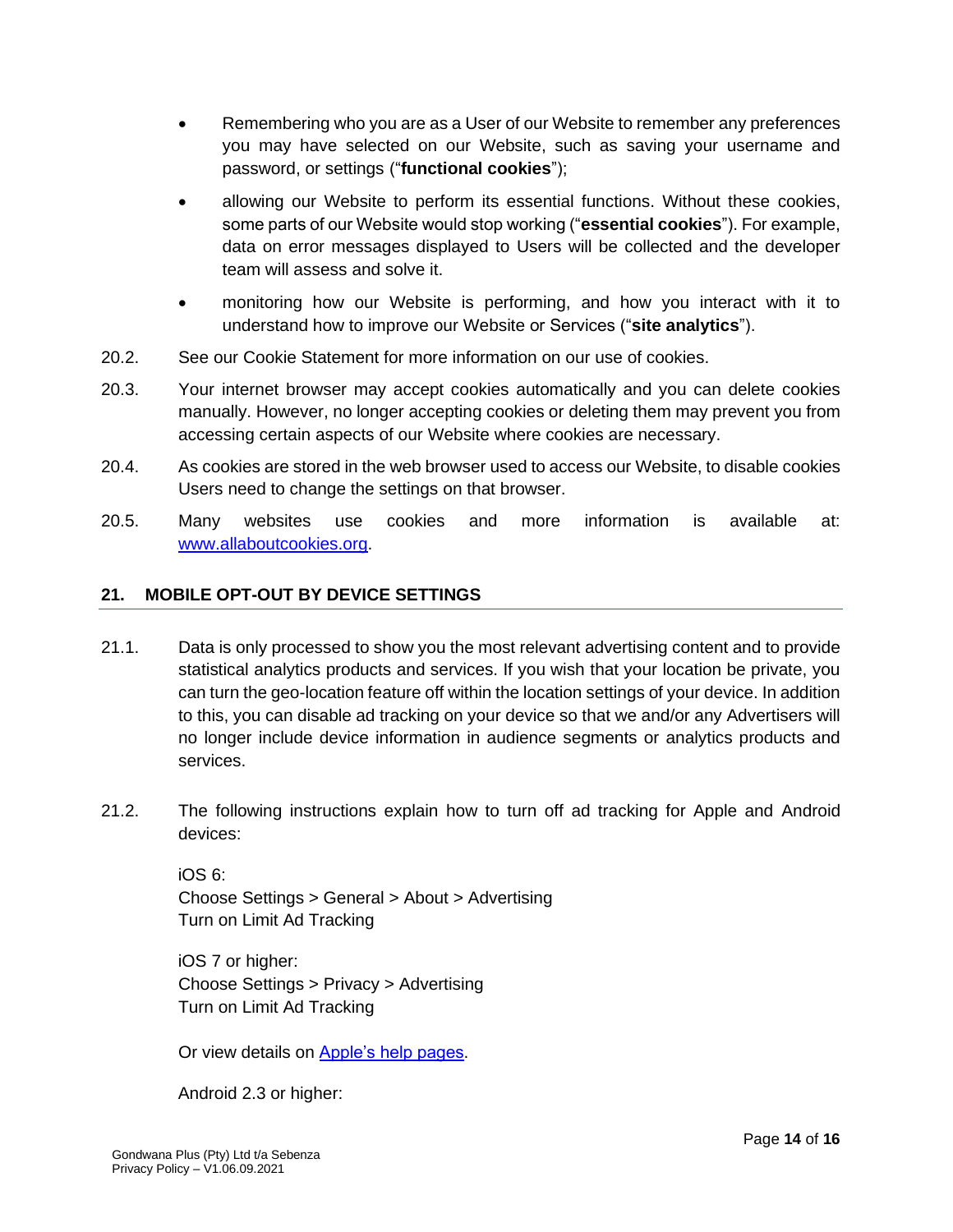Choose Google Settings > Ads Check opt out of interest-based ads

Or view details on [Google's help pages.](https://support.google.com/googleplay/answer/3405269)

#### **22. GOVERNING LAW**

- 22.1. This Privacy Policy is governed by South African law.
- 22.2. If any provision of this Privacy Policy is determined to be illegal, void or unenforceable due to applicable law or by order of a court, it shall be deemed to be deleted and the continuation in full force and effect of the remaining provisions shall not be prejudiced.

#### **23. CHANGES TO THIS POLICY**

- 23.1. We may amend this Privacy Policy from time to time and we will take practical steps to inform you when changes are made. Without limiting how we may inform you, we may notify you by email, or when you access our Website.
- 23.2. The date this Privacy Policy was last revised is found at the top of the document. You are responsible for periodically monitoring and reviewing any updates to the Privacy Policy. If we make a material change to the Privacy Policy, we will provide you with proper notice per legal requirements.
- 23.3. Your continued use of our Services after such amendments (and notice, where applicable) will be deemed your acknowledgement of these changes to this Privacy Policy.

#### **24. QUERIES, COMPLAINTS, AND INFORMATION REGULATOR**

If you have any questions or complaints about your privacy rights or this Privacy Policy, please address your concerns to our Information Officer at ian@sebenza.taxi. If you feel our attempts at resolving the matter have been inadequate, you may complain to the South African Information Regulator through their website, [https://www.justice.gov.za/inforeg/.](https://www.justice.gov.za/inforeg/)

| <b>Definition</b> | <b>Meaning</b>                                                                         |
|-------------------|----------------------------------------------------------------------------------------|
| "Advertiser(s)"   |                                                                                        |
| "GDPR"            | General Data Protection Regulation 2016/679.                                           |
| "Operator"        | any person or entity that Processes Personal Data on behalf of a<br>Responsible Party. |

#### **ANNEXURE A – DEFINITIONS**